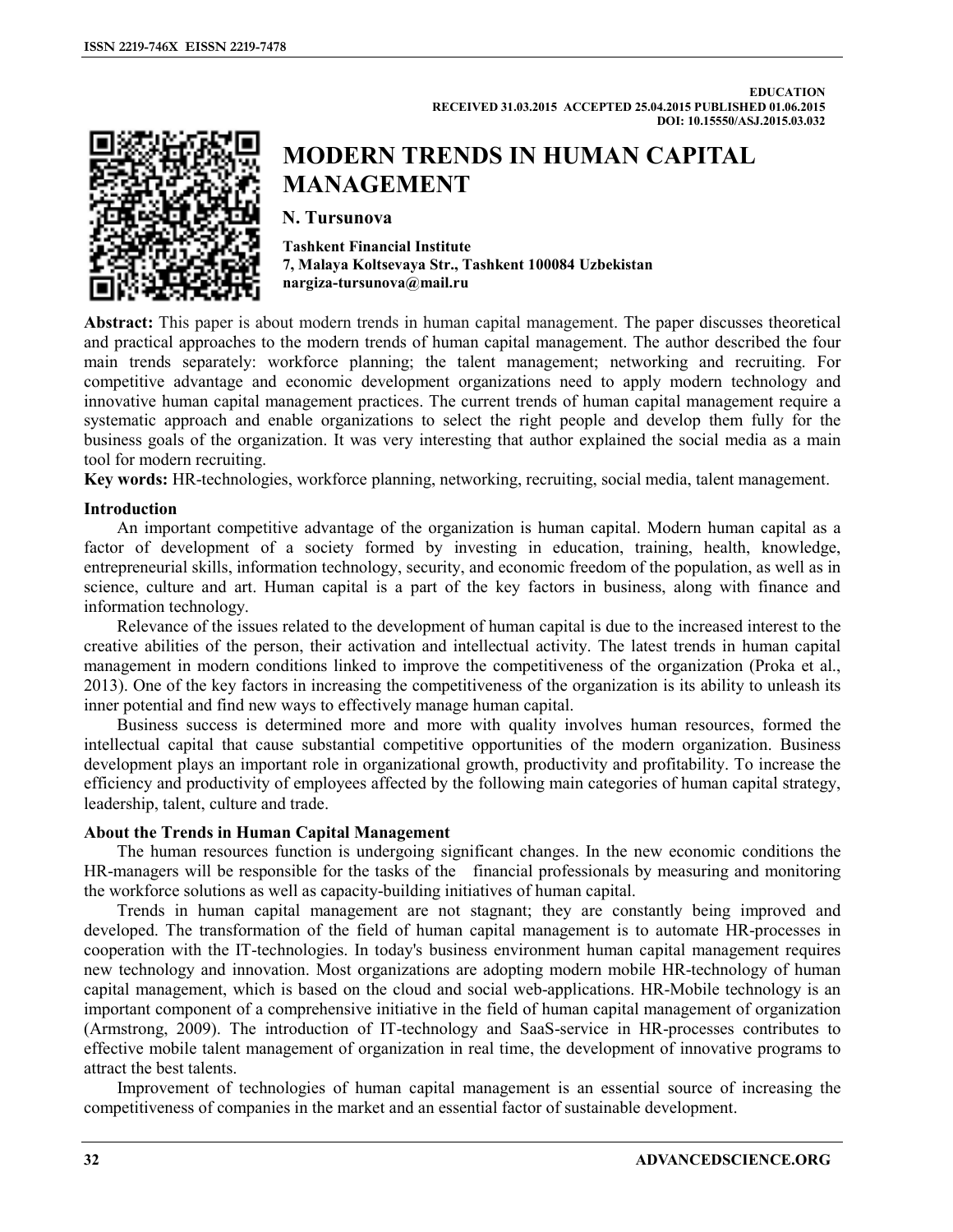At present time trends in human capital management are the transition to innovative HR-technology: planning needs of talent (the development of social cooperation, interactive environment to attract employees through internal and social networks); integration of labour and talent initiatives (management of key HRdata); innovative technological solutions (implementation of SaaS-solutions, cloud and mobile technologies);development of remote work, "home office".

Entry of HR technology in social networking is the process of change in the business. Human capital management is transformed into an application of IT-technologies.

Human capital management tools are integrated into the wider technology and interact between different parts of the organization. A set of tools of the human capital management makes skills, experience, and career, motivation of employees visible and manageable.

Priority tools of job search or employees are: recruitment agency; specialized web portals; social media network. Human capital management tools are: workforce planning; talent management; networking; training; professional development; recruiting and others. At present, the HR trends of human capital management are: increased competition in the recruitment market; retention and development of staff; development and implementation of automation HR processes of human capital management; interactivity of HR processes of human capital management; massive use of social media.

#### **Workforce Planning**

Institute of human capital management of organization includes: planning needs of the labour force; model of staffing levels; need for staff; financial analysis of the number and qualifications of staff. HR planning tool is a component of human capital management system, based on modeling the demand and supply of labour to identify critical problems (Zakharova, 2012). Workforce planning allows organizations to optimize the number of employees and the cost model of the organization, and quickly achieve their strategic business and financial goals.

Strategic workforce planning is a business process that organizations use to clarify and streamline internal and external talent to gain a competitive advantage. Workforce planning and the need for human capital is one of the greatest challenges currently facing the heads of the organizations. Workforce planning is an excellent method to predict the upcoming retirement, lack of talent, and the reorganization of the company.

Strategic and financial planning serves as a tool for workforce planning and the basis for the calculation of wages.

## **The Talent Management**

Application of talent of personnel in the structure of labour force is one of the priorities of doing business in the modern world. Talent management is to optimize performance and to identify potential talent within the organization.

Technology, globalization and the increasing government regulation changes the outlook of human capital. Market is due to demand for talent. Talent is one of the most important economic assets of the organization, is considered to be critical and scarce commodity. At present time, the global market of talent the companies could face with a growing shortage of talent as a product. In connection with what organizations are currently reviewing talent management strategy at all stages of the life cycle of an employee. The recession of recent years has forced the organization to reconsider the approach to talent management (Kibanov, 2014). Organizations are becoming more aggressive in the way of attracting and retaining talent. The promising direction of HR work is cloudy talent management system through the use of mobile tools and social systems of recruitment. Organizations need to combine technological solutions for talent management with social networks to make these processes more interactive, permanent, transparent based on feedback. The concept of cloud talent management system is carried out in a network environment. Network environment can unite talent through mobile devices and mobile HR-operation.

The talent management process becomes continuous and systemic approach in which managers at all levels are involved in talent management. High potential of employees, their development plan and evaluation of talent laid at the heart of the management and development of talent.

Talent management is a flexible, integrated set of tools of human capital management, whereby HRspecialists attract and retain talented employees. Such a tool is a software cloud computing, social networking talent through which they are tracked career, experience and skills of the employee from the date of employment, labour force data at different points in the life cycle of an employee, analysis and evaluation of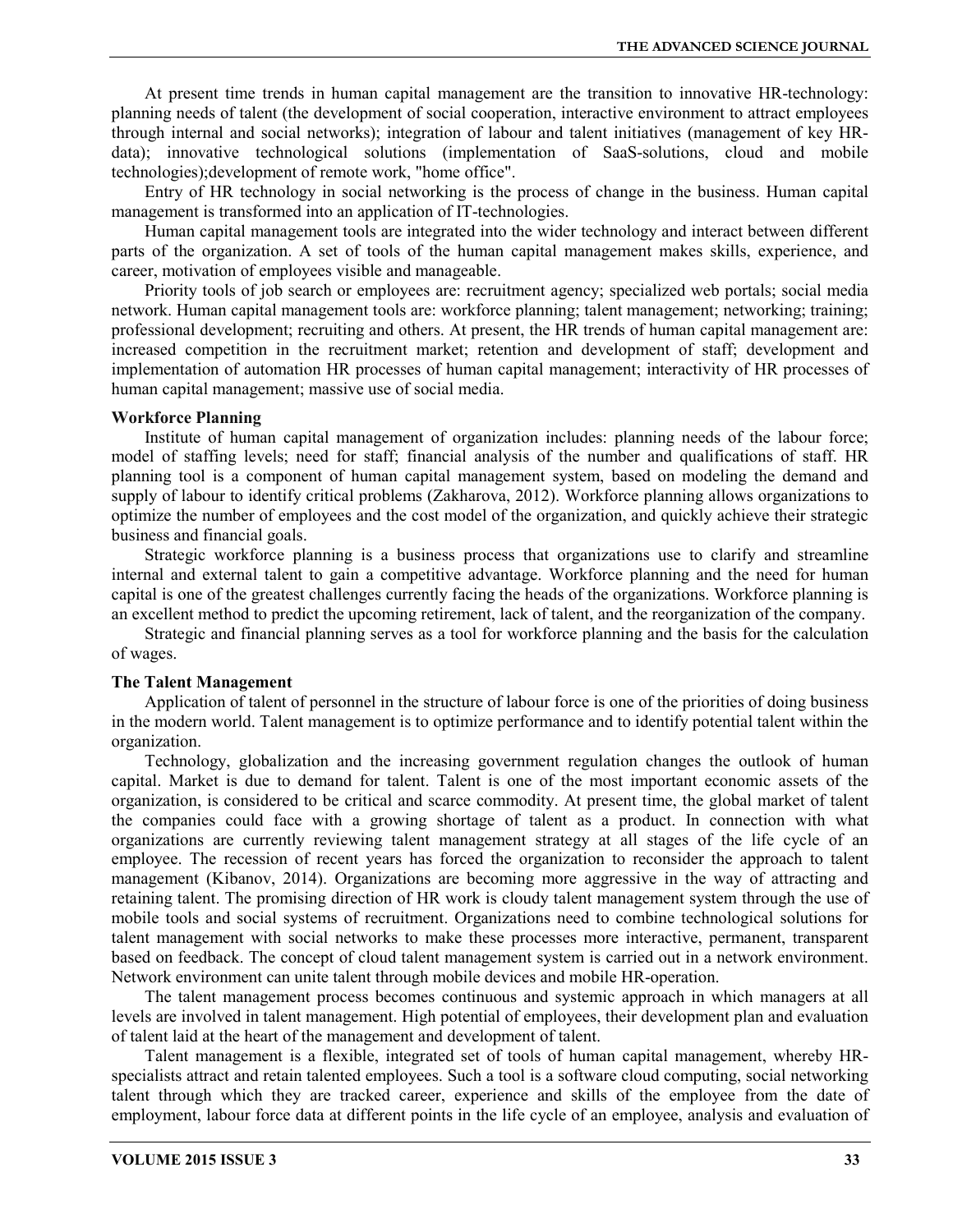the employee. To attract and retain the talent needs new HR-innovative programs of total compensation, training and performance management. Therefore, a large number of employers have a page on the social networks through which there are promoted a positive image of the company and attracted potential talents.

The tools for the development, implementation, participation and retention of talent should be simple and intuitive for managers to use.

Effective innovative methods of talent search are: search common friends; smartphone activity; intelligent sites of questions; professional communities, forums, online resources; visit thematic conferences and exhibitions.

At present as the main trend of talent management is considered the ability to search, talent management through mobile applications (smartphone, tablet, iPad, iPhone) via cloud computing, mobile platforms and social networks in which companies place their accounts and profiles. To attract talent the company will invest in SEO-strategy.

#### **Networking**

The main capital of any person is not money, but turned out dating and communication. Establishing social relationships through social networks is a systematic approach to social interaction of people. Social ties are the process of finding, developing and maintaining relationships in which the mutual exchange of information and experience contributes to the development and success of people involved in it. To be successful in the HR-social media content owner must be an active participant in the environment. Networking is the ability to establish useful communication in terms of career and business. Networking affects the personal and professional life of people.

Networking supports innovative new tool of human capital management of organization. Networking develops the most necessary skill in modern life - establishing and maintaining long-term quality business relationships.

Information and cloud technologies make it possible not only to communicate, but also to work in social networks (Ralf Wins, 2007). Transition to the cloud human capital management involves new ways of interpersonal relationships - social networks - networking. Social connections ensure the success of business processes of the organization.

With the help of networking through social media there can be chosen a profession; learned about career opportunities and made the right decision; found a job; obtained help in planning the job search strategies; reached an objective assessment of proposals for cooperation.

Depending on the objectives, interests and fields of activity types of networking can be very diverse: personal networking for promotion; business networking is considered as a marketing method that is used to create business opportunities for networks of like-minded entrepreneurs; networking in the sphere of research, knowledge, and so on.

Long-term advantage of human capital management is the integration with internet-technologies that opens opportunities such as: remote access for employees and managers; e-learning staff; integration with sites dedicated to finding work; information portal employees; surveys and assessment of staff; integration with pages in social networks; built-in search engines, allowing to find the right information and people in the network; interactive control of freelancers.

#### **Recruiting**

With the introduction of IT-technologies in the HR-processes of recruitment has become a major tool of human capital management, recruitment from auxiliary function.

Advanced recruiting technologies are: mobility, flexibility; social media; the use of web-CV; on-line assessment of candidates.

Social Media is a technological trend of recruiting. Social media is a huge HR-market that many organizations use for recruiting. Social networking is becoming an integral part of recruiting. Professional social media is a useful tool for recruiting and job search, and for building a career and business development.

Modern technology recruitment industry has radically changed the interaction between employers and job seekers. Recruiting through social networks provides rapid response and feedback between recruiter and candidate. Recruiting through social networks is gaining momentum due to the large pool of candidates.